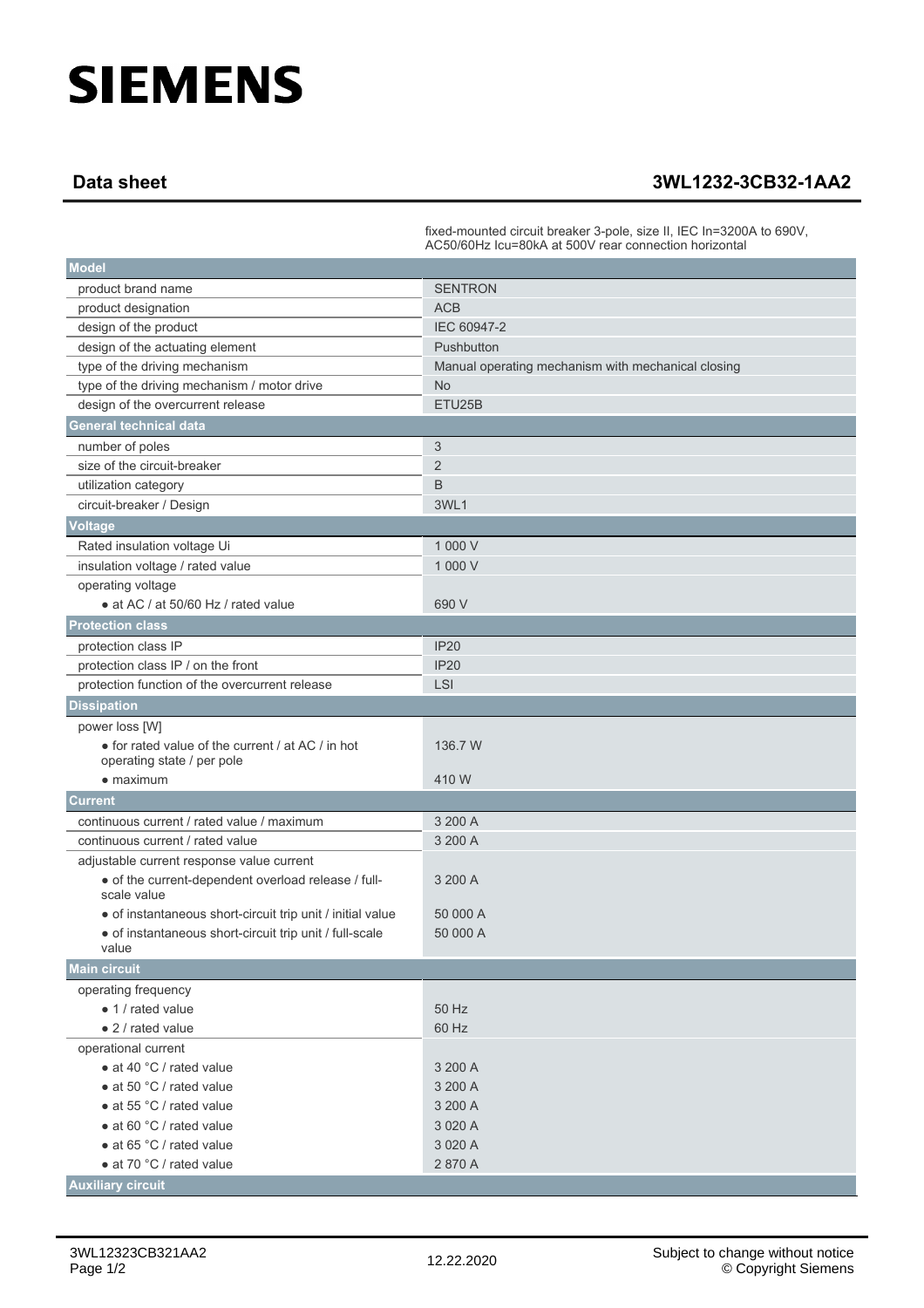| number of NC contacts / for auxiliary contacts                                                                                         | $\overline{2}$                       |
|----------------------------------------------------------------------------------------------------------------------------------------|--------------------------------------|
| number of NO contacts / for auxiliary contacts                                                                                         | $\overline{2}$                       |
| <b>Suitability</b>                                                                                                                     |                                      |
| suitability for use                                                                                                                    | Plant / motor protection             |
| <b>Adjustable parameters</b>                                                                                                           |                                      |
| adjustable current response value current / of the current-<br>dependent overload release / initial value                              | 1 280 A                              |
| <b>Product details</b>                                                                                                                 |                                      |
| product component                                                                                                                      |                                      |
| • trip indicator                                                                                                                       | Yes                                  |
| • voltage trigger                                                                                                                      | <b>No</b>                            |
| · undervoltage release                                                                                                                 | <b>No</b>                            |
| design of the auxiliary switch                                                                                                         | $2 NO + 2 NC$                        |
| product extension / optional / motor drive                                                                                             | Yes                                  |
| <b>Product function</b>                                                                                                                |                                      |
| product function                                                                                                                       |                                      |
| • grounding protection                                                                                                                 | <b>No</b>                            |
| • phase failure detection                                                                                                              | Yes                                  |
| <b>Display and operation</b>                                                                                                           |                                      |
| display version                                                                                                                        | without display                      |
| <b>Short circuit</b>                                                                                                                   |                                      |
| breaking capacity operating short-circuit current (Ics)                                                                                |                                      |
| $\bullet$ at 415 V / rated value                                                                                                       | 80 kA                                |
| $\bullet$ at 500 V / rated value                                                                                                       | 80 kA                                |
| • at 690 V / rated value                                                                                                               | 75 kA                                |
| breaking capacity maximum short-circuit current (Icu)                                                                                  |                                      |
| • at 415 V / rated value                                                                                                               | 80 kA                                |
| $\bullet$ at 500 V / rated value                                                                                                       | 80 kA                                |
| • at 690 V / rated value                                                                                                               | 75 kA                                |
| <b>Connections</b>                                                                                                                     |                                      |
| arrangement of electrical connectors / for main current                                                                                | Main connection rear side horizontal |
| circuit                                                                                                                                |                                      |
| type of electrical connection / for main current circuit                                                                               | busbar connection                    |
| <b>Mechanical Design</b>                                                                                                               |                                      |
| height                                                                                                                                 | 440.5 mm                             |
| width                                                                                                                                  | 460 mm                               |
| depth                                                                                                                                  | 337 mm                               |
| fastening method                                                                                                                       | fixed mounting                       |
| <b>Environmental conditions</b>                                                                                                        |                                      |
| ambient temperature / during operation                                                                                                 |                                      |
| $\bullet$ minimum                                                                                                                      | $-20 °C$                             |
| $\bullet$ maximum                                                                                                                      | 70 °C                                |
| ambient temperature / during storage                                                                                                   |                                      |
| $\bullet$ minimum                                                                                                                      | $-40 °C$                             |
| $\bullet$ maximum                                                                                                                      | 70 °C                                |
| <b>Certificates</b>                                                                                                                    |                                      |
| reference code                                                                                                                         |                                      |
| $\bullet$ acc. to DIN EN 61346-2                                                                                                       | $\mathsf Q$                          |
| $\bullet$ acc. to IEC 81346-2                                                                                                          | Q                                    |
| <b>Further information</b>                                                                                                             |                                      |
| Industry Mall (Online ordering system)                                                                                                 |                                      |
| https://mall.industry.siemens.com/mall/en/en/Catalog/product?mlfb=3WL1232-3CB32-1AA2                                                   |                                      |
| Service&Support (Manuals, Certificates, Characteristics, FAQs,)<br>https://support.industry.siemens.com/cs/ww/en/ps/3WL1232-3CB32-1AA2 |                                      |
| Image database (product images, 2D dimension drawings, 3D models, device circuit diagrams, )                                           |                                      |
| http://www.automation.siemens.com/bilddb/cax_en.aspx?mlfb=3WL1232-3CB32-1AA2                                                           |                                      |

**Tender specifications**

<http://www.siemens.com/specifications>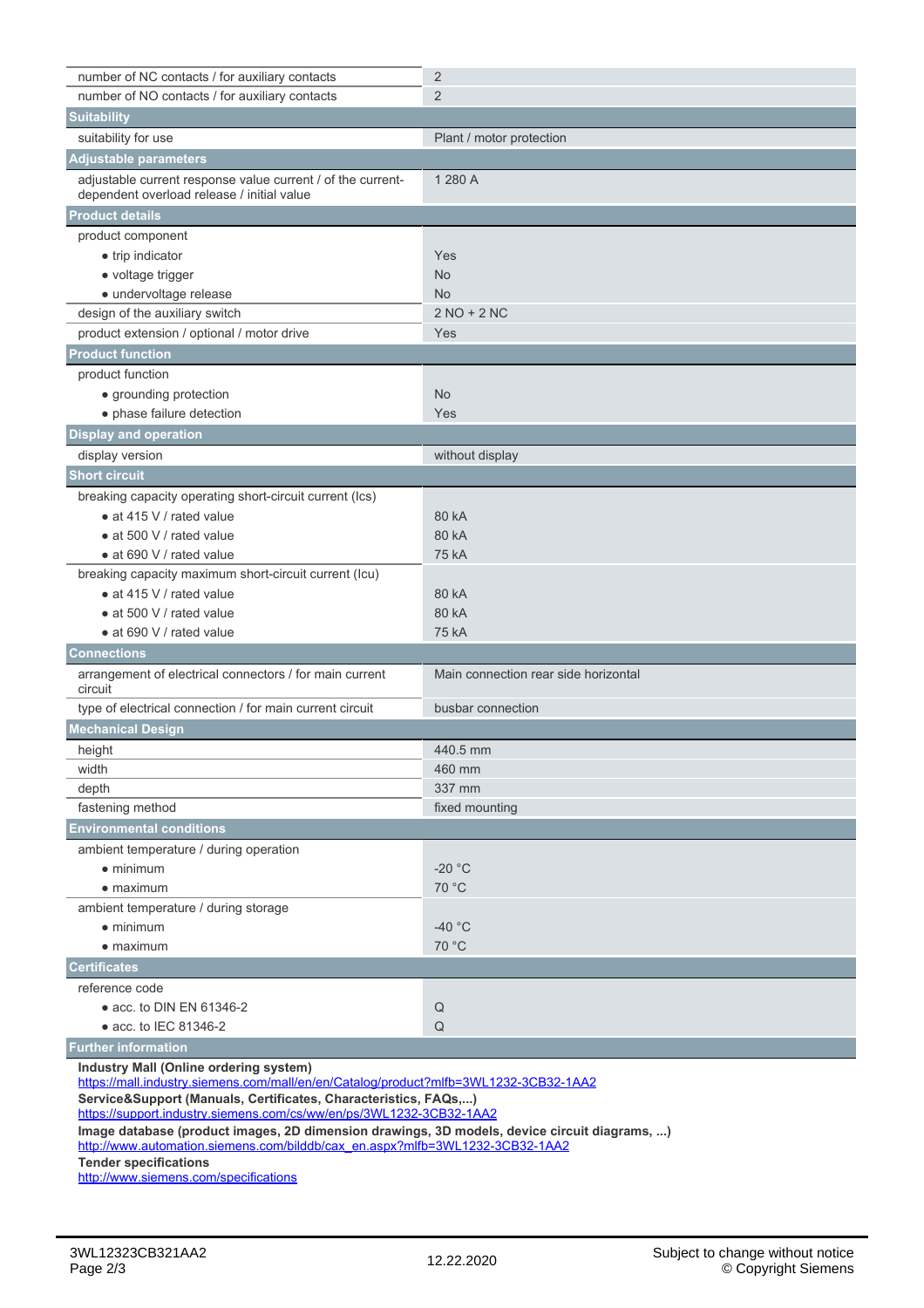